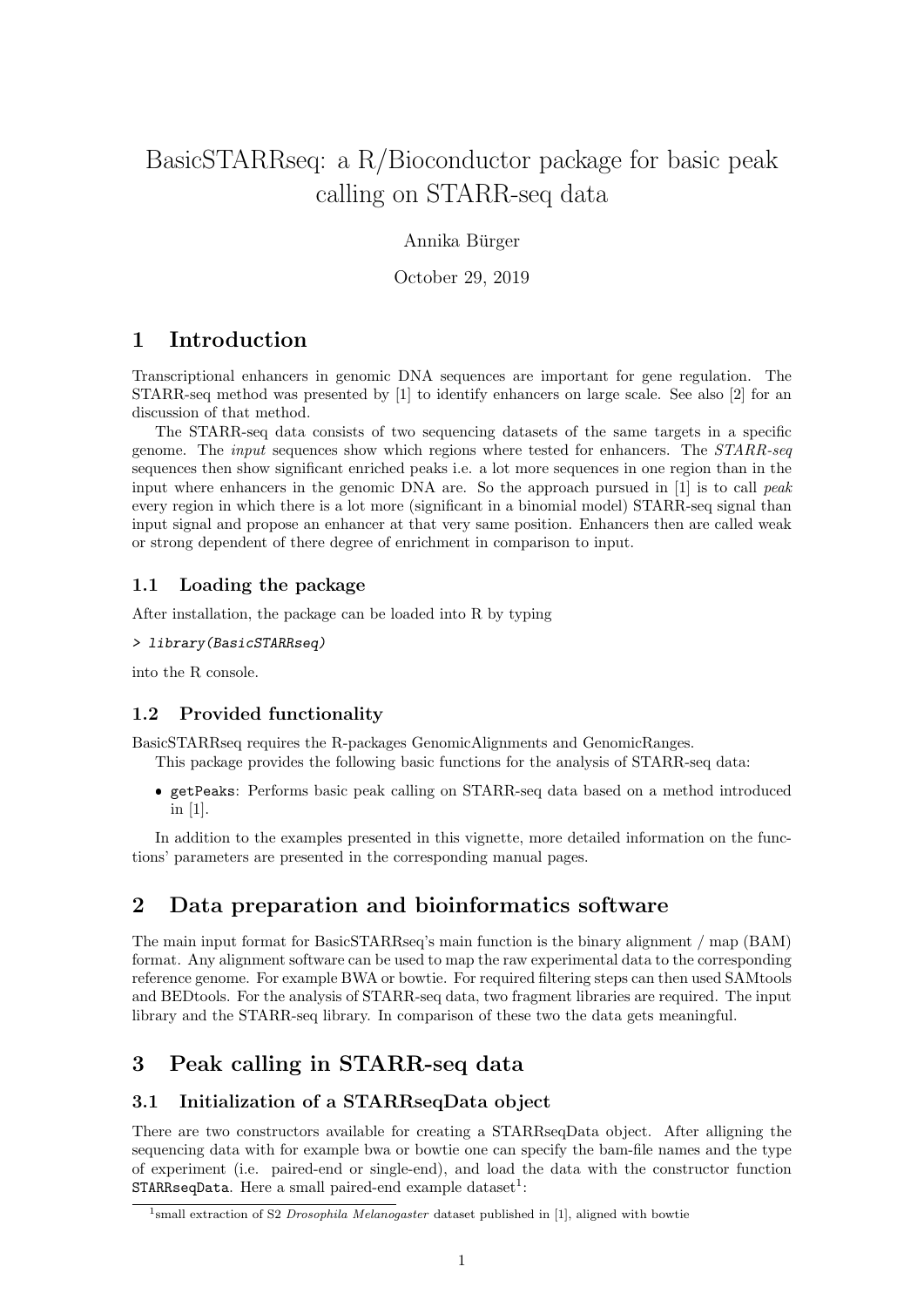```
> starrseqFileName <- system.file("extdata", "smallSTARR.bam",
+ package="BasicSTARRseq")
> inputFileName <- system.file("extdata", "smallInput.bam",
                           package="BasicSTARRseq")
> STARRseqData(sample=starrseqFileName, control=inputFileName,
             pairedEnd=TRUE)
```
STARRseqData object with 3019 STARR-seq fragments and 2612 input fragments

For single-end data, set the argument pairedEnd to FALSE:

```
> STARRseqData(sample=starrseqFileName, control=inputFileName,
               pairedEnd=FALSE)
```
STARRseqData object with 6063 STARR-seq fragments and 5520 input fragments

If you have already loaded the aligned data into the GRanges format in R, a STARRseqData object can directly be created.

```
> starrseqGRanges <- granges(readGAlignmentPairs(starrseqFileName))
> inputGRanges <- granges(readGAlignmentPairs(inputFileName))
> data <- STARRseqData(sample=starrseqGRanges, control=inputGRanges)
> data
```
STARRseqData object with 3019 STARR-seq fragments and 2612 input fragments

#### 3.2 Peak calling on STARRseqData object

Then if you have a valid STARRseqData object, it is possible to call peaks on the data via:

```
> peaks <- getPeaks(data)
> peaks
GRanges object with 3 ranges and 4 metadata columns:
     seqnames ranges strand | sampleCov controlCov
       <Rle> <IRanges> <Rle> | <integer> <numeric>
 [1] chr2R 5836524-5837023 * | 14 32
 [2] chr2R 5837035-5837534 * | 50 71
 [3] chr2R 5842700-5843199 * | 16 81
                  pVal enrichment
              <numeric> <numeric>
 [1] 1.60011645878993e-08 2.83900914407137
 [2] 5.52777328939688e-40 7.06757391983632
 [3] 4.74226327403755e-05 1.53215725983531
 -------
 seqinfo: 6 sequences from an unspecified genome
```
To further customize the peak calling, there are some arguments you can specify:

- minQuantile Which quantile of coverage height should be considered as peaks. Default value 0.9.
- peakWidth The width (in base pairs) that the peaks should have. Default value 500.
- maxPval The maximal p-value of peaks that is desired. Default value 0.001.
- deduplicate Wether the sequences should be deduplicated before calling peaks or not. Default value TRUE.
- model Which binomial model should be applied to calculate the p-values. Default value 1.

The default values are chosen corresponding to [1].

The peak calling works the following way: All genomic positions having a STARR-seq coverage over the quantile minQuantile are considered to be the center of a peak with width peakWidth. If then two ore more peaks overlap, the lower one is discarded. If then the binomial p-Value of the peak is higher than maxPval the peak is discarded as well.

The binomial model 1 for calculating the p-Value is: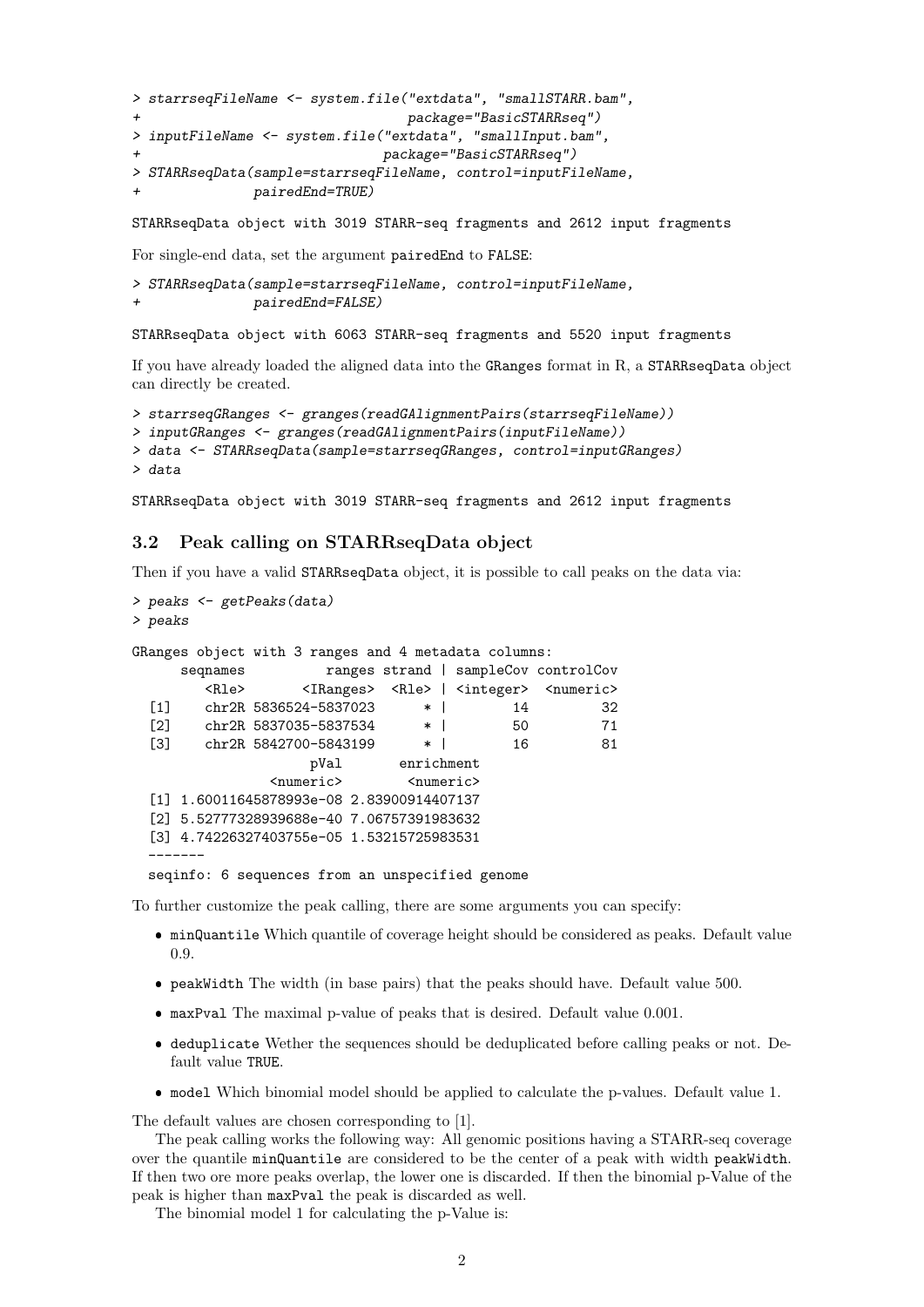- $\bullet$  number of trials = total number of STARR-seq sequences,
- number of successes = STARR-seq coverage,
- $\bullet$  estimated sucess probability in each trial  $=$  input coverage divided by total number of input sequences.

The binomial model 2 (this is used in [1]) for caculating the p-Value is:

- $\bullet$  number of trials = STARR-seq coverage plus input coverage,
- number of successes = STARR-seq coverage,
- $\bullet$  estimated success probability in each trial = total number of STARR-seq sequences divided by the sum of the total number of STARR-seq sequences and the total number of input sequences.

The enrichment of STARR-seq over input coverage is then calculated as follows:

STARR-seq coverage of peak total number of STARR-seq sequences input coverage of peak total number of input sequences

The numinator and denuminator are corrected conservatively to the bounds of the 0.95 binomial confidence inverval corresponding to model 1.

## References

- 1. Genome-Wide Quantitative Enhancer Activity Maps Identified by STARR-seq Arnold et al. Science. 2013 Mar 1;339(6123):1074-7. doi: 10.1126/science.1232542. Epub 2013 Jan 17.
- 2. STARR-seq Principles and Applications Felix Muerdter, Lukasz M. Boryn, Cosmas D. Arnold. 2015 Sep;106(3):145-50. doi: 10.1016/j.ygeno.2015.06.001. Epub 2015 Jun 11.

### 4 Session Information

```
R version 3.6.1 (2019-07-05)
Platform: x86_64-pc-linux-gnu (64-bit)
Running under: Ubuntu 18.04.3 LTS
Matrix products: default
BLAS: /home/biocbuild/bbs-3.10-bioc/R/lib/libRblas.so
LAPACK: /home/biocbuild/bbs-3.10-bioc/R/lib/libRlapack.so
locale:
 [1] LC_CTYPE=en_US.UTF-8 LC_NUMERIC=C
 [3] LC_TIME=en_US.UTF-8 LC_COLLATE=C
 [5] LC_MONETARY=en_US.UTF-8 LC_MESSAGES=en_US.UTF-8
 [7] LC_PAPER=en_US.UTF-8 LC_NAME=C
 [9] LC_ADDRESS=C LC_TELEPHONE=C
[11] LC_MEASUREMENT=en_US.UTF-8 LC_IDENTIFICATION=C
attached base packages:
[1] parallel stats4 stats graphics grDevices utils datasets
[8] methods base
other attached packages:
 [1] BasicSTARRseq_1.14.0 GenomicAlignments_1.22.0
 [3] Rsamtools_2.2.0 Biostrings_2.54.0
 [5] XVector_0.26.0 SummarizedExperiment_1.16.0
 [7] DelayedArray_0.12.0 BiocParallel_1.20.0
 [9] matrixStats_0.55.0 Biobase_2.46.0
[11] GenomicRanges_1.38.0 GenomeInfoDb_1.22.0
```